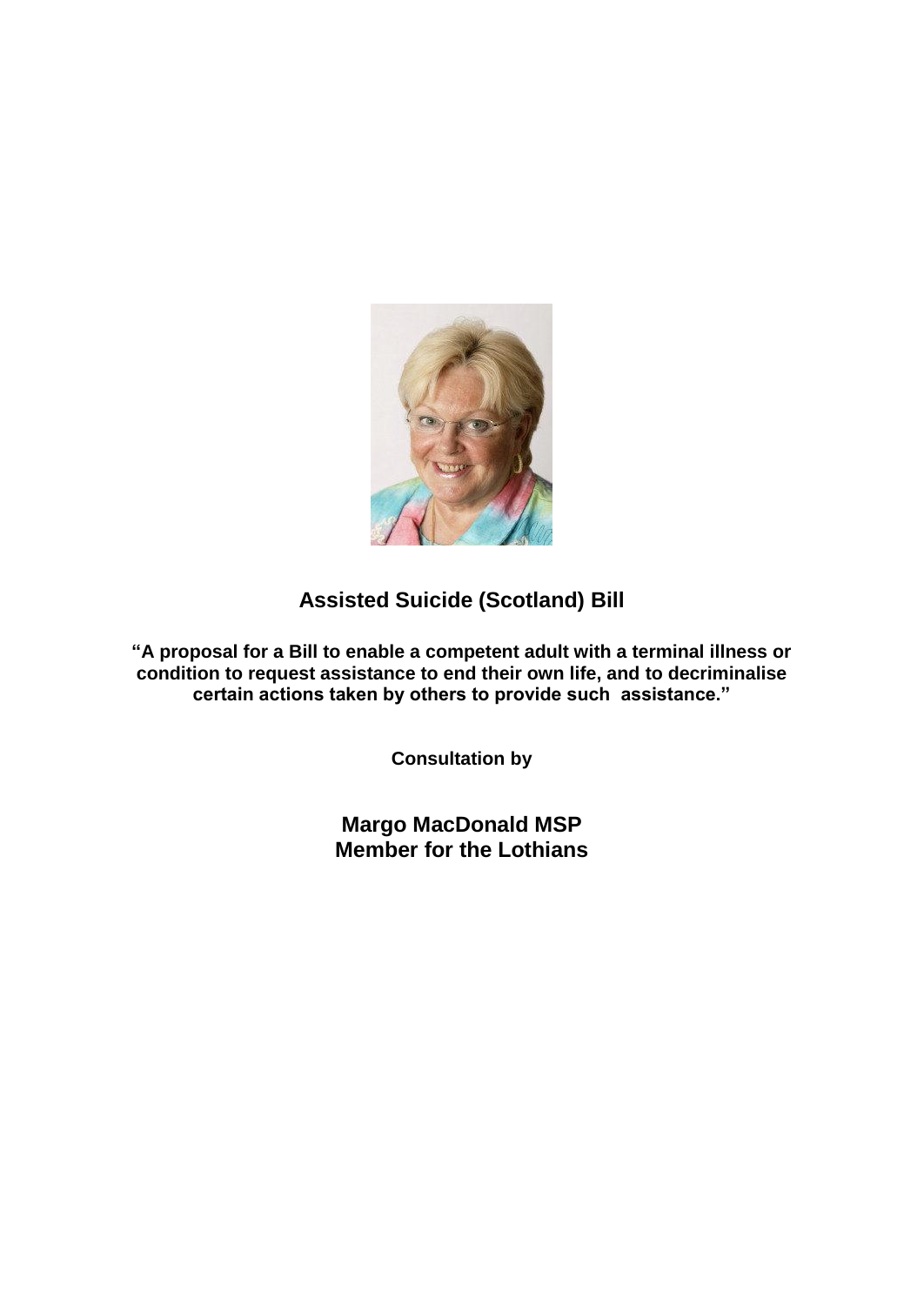# **CONTENTS PAGE**

| Page 4  | <b>Foreword by Margo MacDonald MSP</b>              |
|---------|-----------------------------------------------------|
| Page 5  | How the consultation process works                  |
| Page 6  | Aim of the proposed Bill - Background               |
| Page 7  | <b>Current Law</b>                                  |
| Page 9  | <b>Other Jurisdictions</b>                          |
| Page 11 | Previous Bill – End of Life (Scotland) Bill         |
| Page 12 | Current proposal – Assisted Suicide (Scotland) Bill |
| Page 18 | <b>Financial Implications</b>                       |
| Page 18 | <b>Equalities Impact Assessment</b>                 |
| Page 19 | <b>Questions</b>                                    |
| Page 20 | How to respond to this consultation                 |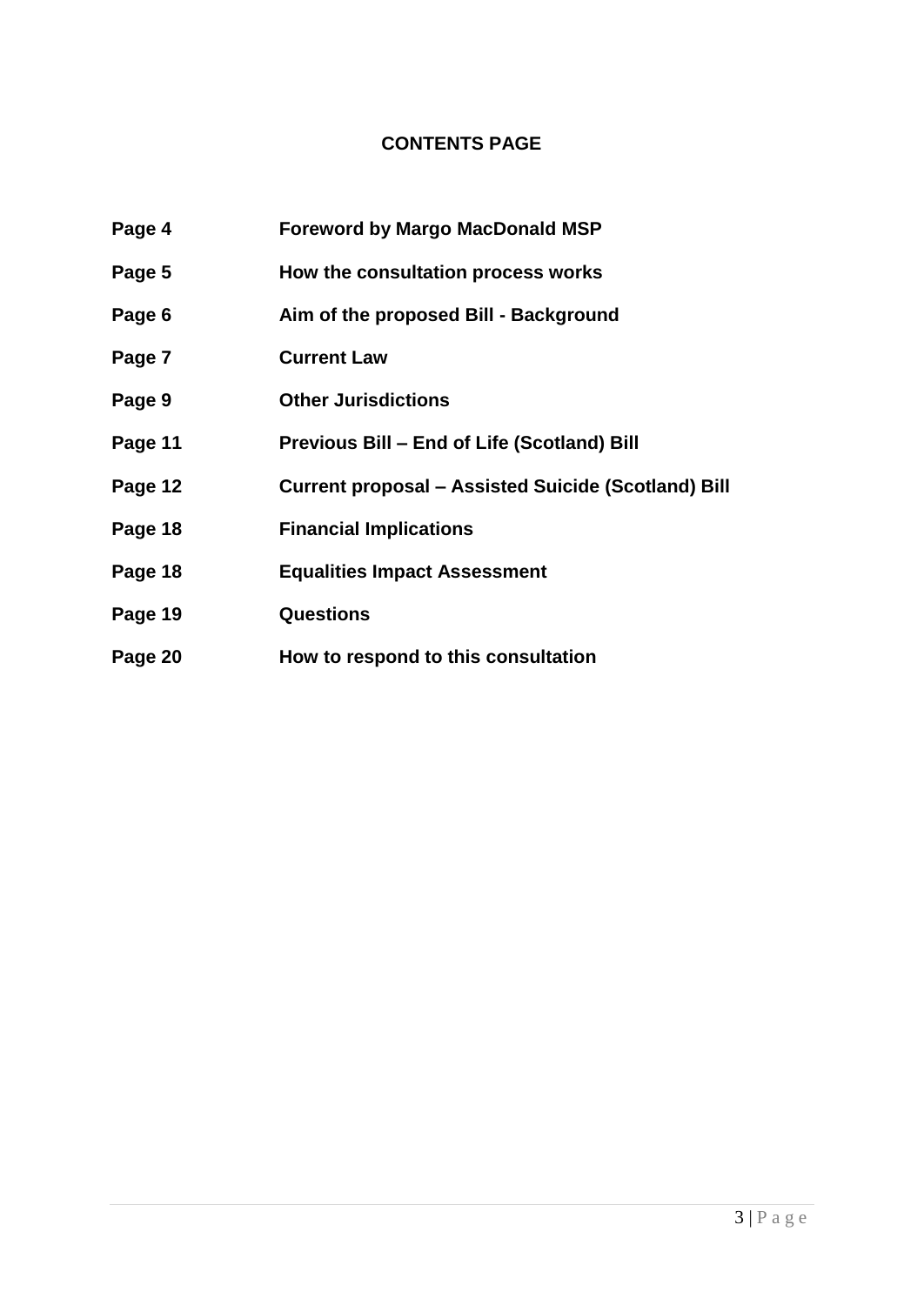### **FOREWORD**

On 1 December 2010, the Bill I sponsored on assisted dying (the End of Life Assistance (Scotland) Bill) was defeated at Stage 1. However, the volume of correspondence I"ve received and the continuing public interest, stimulated by some high profile statements in favour of the general principal of the Bill indicates a consistent level of support for individuals suffering a terminal illness or condition for whom life becomes intolerable, to have the legal right to request help to end their life before nature decrees.

Advances in palliative care and medical practice mean that most people are likely to experience the peaceful and dignified end to their life that we all seek. Unfortunately this is not true in every case and it is their circumstances that my proposed bill is intended to assist.

For some people, the legal right to seek assistance to end life before nature decrees is irrelevant. Their faith or credo forbids such action. Although I take a different point of view I absolutely defend their right to refuse to actively participate in the processes of assisted suicide. Equally, I defend the right of a person, facing death imminently or for whom life has become intolerable, as a result of their condition, to seek help to end their life at a time of their own choosing. The proposed Bill would enable, not compel.

There was a wide-ranging and also very specific consultation on the last Bill. Many of the moral and philosophical points that emerged during debate are unchanged. I do not intend to consult further on these general issues, but would prefer to use this consultation to investigate expert and lay opinion on the specifics of the process now proposed. But should any person or group feel that their particular interest requires more consideration, they are invited to submit written responses.

*Margo MacDonald MSP January 2012*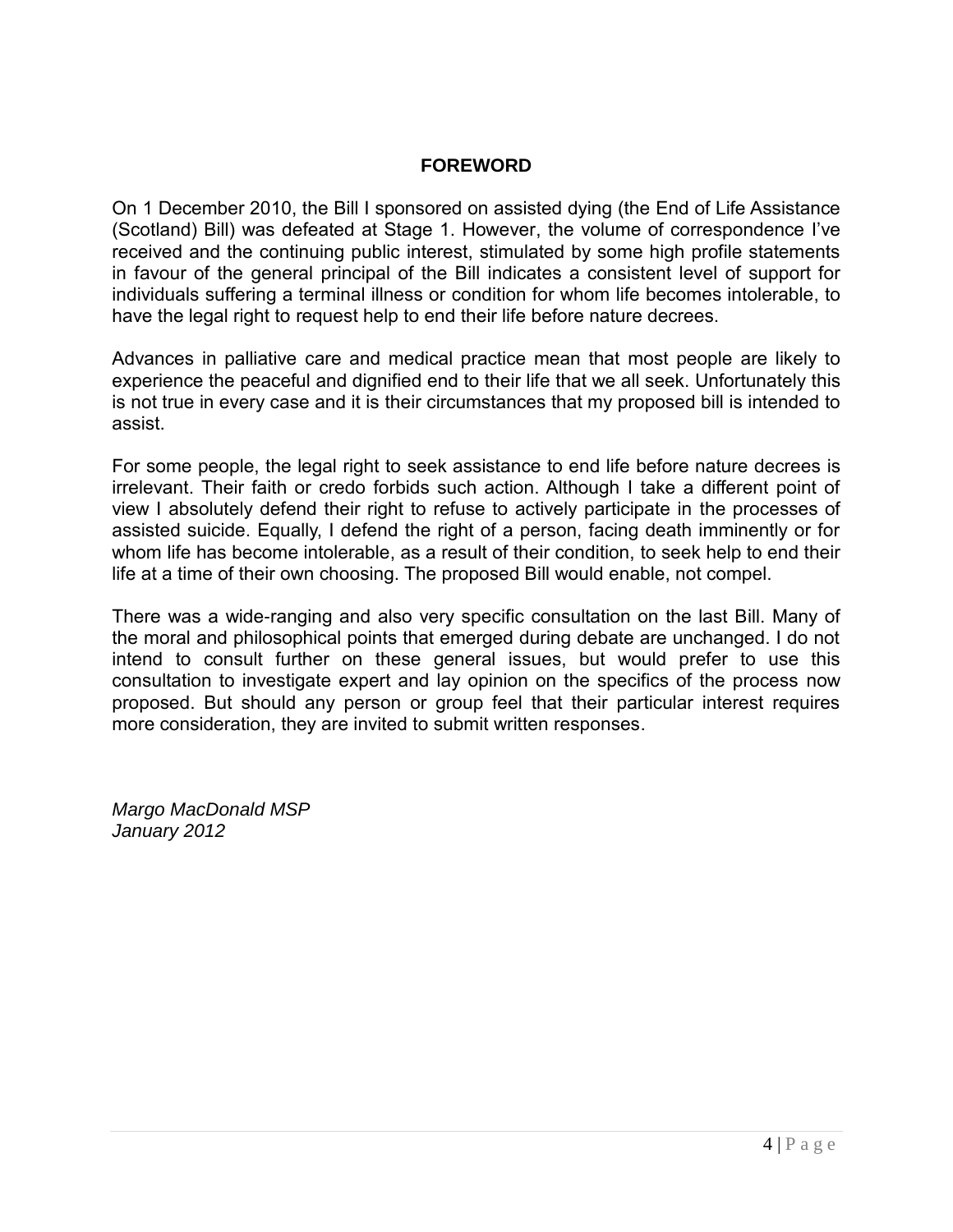### **HOW THE CONSULTATION PROCESS WORKS**

This consultation is being launched in connection with a draft proposal which I have lodged as the first stage in the process of introducing a Member's Bill. The process is governed by Chapter 9, Rule 9.14, of the Parliament"s Standing Orders and can be found on the Parliament's website.<sup>1</sup>

A minimum 12 week consultation period is required, following which responses will be analysed. Thereafter, a final proposal is lodged in the Parliament along with a summary of the consultation responses. Subject to securing the required level of support for the proposal from other MSPs and political parties, and the Scottish Government not indicating that it intends to legislate in the area in question, I will then have the right to introduce a Bill which will follow the legislative process: generally, scrutiny at Stages 1 and 2 by a Parliamentary Committee and at Stage 3 by the whole Parliament.

At this stage, therefore, there is as yet not a Bill, only a draft proposal for the legislation.

The role of this consultation in the development of my Bill is to provide a range of views on the subject matter of the Bill, highlighting potential problems with the proposals, identifying equalities issues, suggesting improvements, raising any financial implications which may not previously have been obvious and, in general, to assist in ensuring that the resulting legislation is fit for purpose. The consultation process for my Bill is being supported by the Scottish Parliament's Non-Executive Bills Unit (NEBU) and will therefore comply with the Unit"s good practice criteria. The Non-Executive Bill"s Unit will also analyse and provide an impartial summary of the response received.

Details on how to respond to this consultation are provided at the end of the document.

Additional copies of the paper can be requested by contacting me at Room MG0.2 Scottish Parliament, Edinburgh EH99 1SP or by telephone on 0131 348 5714 or email margo.macdonald.msp@scottish.parliament.uk. Alternative formats may also be requested by contacting me and I will try to ensure that the format requested is provided. An on-line copy is available on the Scottish Parliament"s website and can be found under Parliamentary Business, Bills and then on the Proposals for Members" Bills page for Session 4. The following link will take you directly to the appropriate page: [http://www.scottish.parliament.uk/parliamentarybusiness/Bills/29731.aspx.](http://www.scottish.parliament.uk/parliamentarybusiness/Bills/29731.aspx)

<sup>&</sup>lt;sup>1</sup> Available from:<http://www.scottish.parliament.uk/parliamentarybusiness/17797.aspx>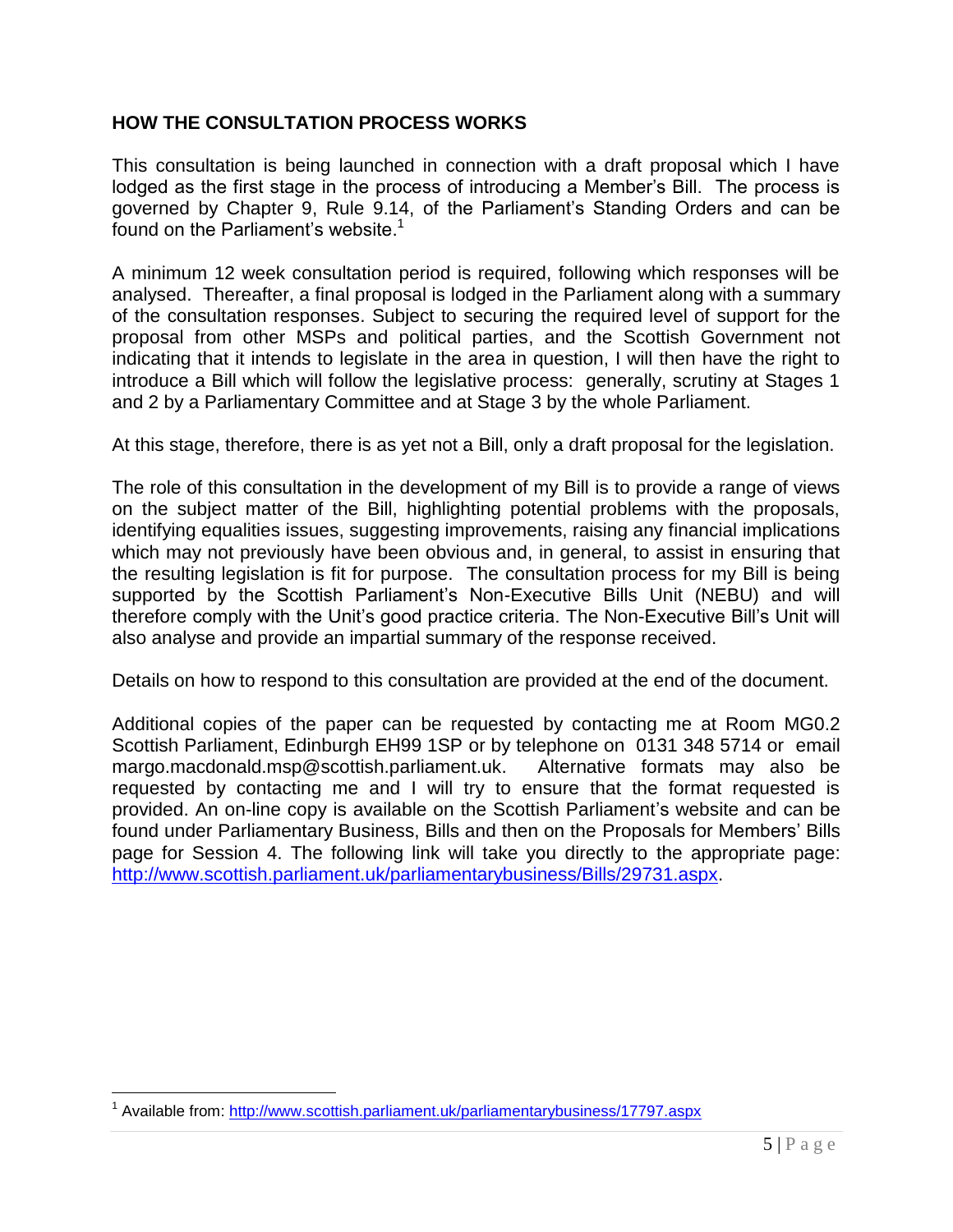### **AIM OF THE PROPOSED BILL**

#### **BACKGROUND**

 $\overline{a}$ 

It was suggested by some commentators that the defeat of the previous Bill in December 2010 was evidence that that there was *not* general support for the introduction of some form of legislation to allow certain categories of people the right to obtain assistance in ending their lives, at a time of their choosing, if they found their lives had become intolerable.

However, from the correspondence and comments that I have received, I believe that most people are convinced of the need for such legislation and for this reason I have decided to look again at introducing a Bill into the Scottish Parliament. Those with faith based objections and some groups representing disabled people were deeply opposed to any move towards legalisation of assisted suicide. However, during and after the discussions on the last Bill, I met many individuals at odds with their church"s position, and people who disagreed with what was being said on their behalf by campaigning groups.

I accept that protection needs to be afforded to those who might be perceived to be vulnerable to coercion or pressure that causes them to feel that they have become a burden to others. I have tried to improve this part of the process (i.e. the criteria that must be satisfied before a person can request assisted suicide). I have also introduced the idea of a registration process. Quite simply, this will mean that any person can be absolutely sure that they will not require to involve themselves with this new Bill. My new Bill will also be limited to assisted suicide only and will not permit voluntary euthanasia.

Around the world there is growing pressure for change in the laws governing assisted suicide. People are living longer and being kept alive longer, which is a testament to advances in medicine and palliative care. However, this has led to those with terminal illnesses or other conditions sometimes being forced to endure lives that they believe have become intolerable.

Autonomy of choice is the central tenet of my proposal. I believe that each of us has the same right to exercise choice and take responsibility for the manner of our death as we do with all other actions during our lifetime. I accept that such a decision is subjective but I remain of the opinion that only the person concerned, assuming they have full capacity, has the right to decide whether their life has become intolerable. The Committee looking at my previous Bill held a very useful session exploring these issues in some detail  $2$ 

<sup>&</sup>lt;sup>2</sup> <http://archive.scottish.parliament.uk/s3/committees/endLifeAsstBill/or-10/ela10-0502.htm>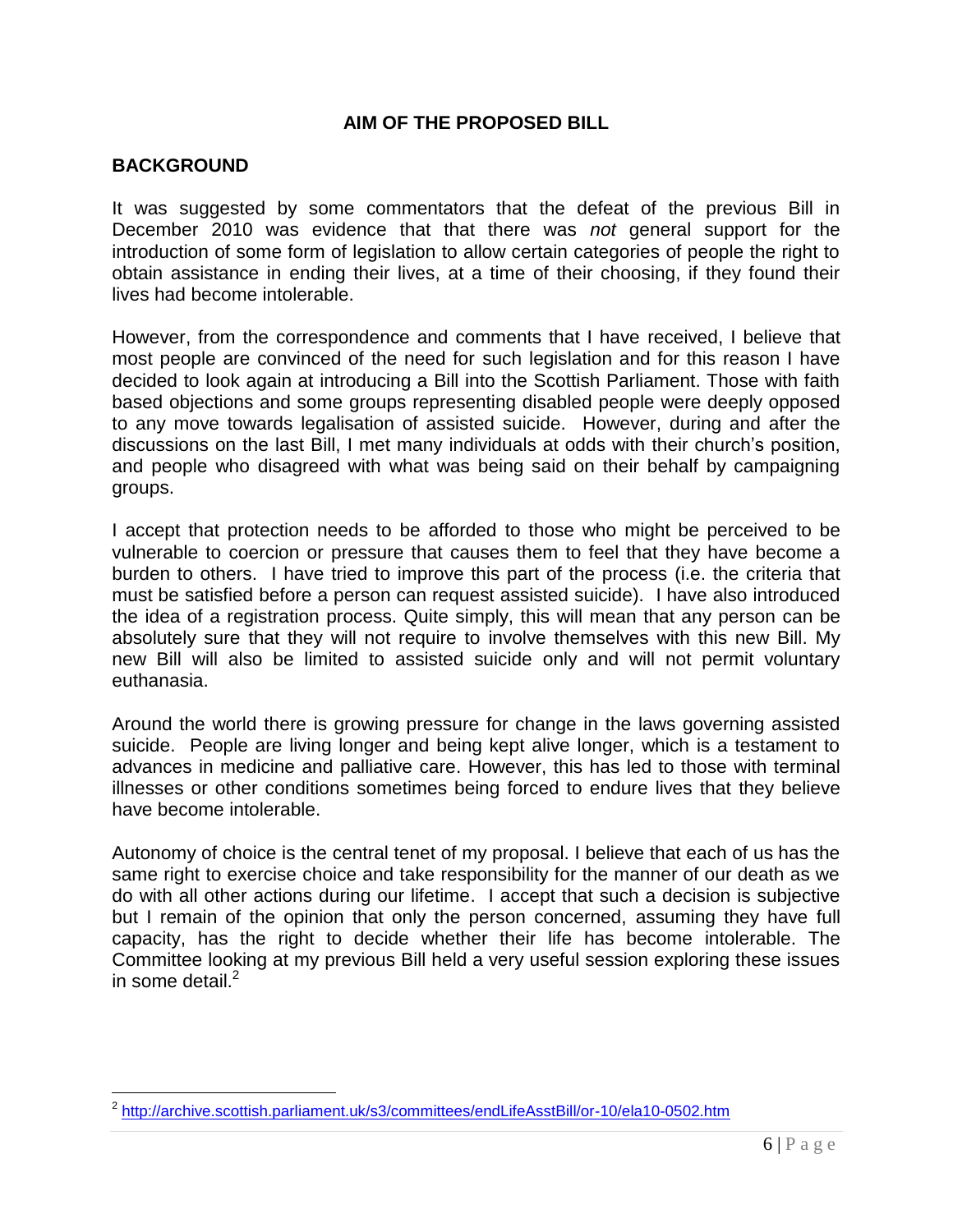The Policy Memorandum for the End of Life Assistance (Scotland) Bill contained a range of polling evidence that pointed to enduring public support for a change in the law regarding assisted suicide<sup>3</sup>. There has been no evidence produced since the fall of that Bill to suggest that there has been any diminution in this support.

My office continues to receive letters, emails and phone-calls from across the country from people recounting personal and family experiences which above all convince me that I am correct in attempting a change in legislation by introducing another Bill to the Scottish Parliament.

I also very much welcome the recent report by the Commission on Assisted Dying<sup>4</sup> chaired by Lord Falconer. We have the same objective but the details of how we reach it differ. This is hardly surprising given that considerable debate has been ongoing in Scotland since my first proposal in 2008.

### **Current Law**

 $\overline{a}$ 

In Scotland, as in other parts of the UK, it is not a criminal offence to commit suicide, but the law does not permit another person to encourage or assist in an act of suicide.

In England and Wales, it is an offence (subject to a penalty of up to 14 years' imprisonment) to encourage or assist a suicide or attempted suicide (section 2 of the Suicide Act 1961). Prosecution for such an offence requires the consent of the Director of Public Prosecutions (DPP). The law relating to the DPP"s role has been clarified by two high-profile cases. In the case of Diane Pretty, who suffered from motor neurone disease and was unable to end her own life without assistance, the DPP refused to give an advance undertaking not to prosecute Ms Pretty"s husband should he assist her in ending her own life; and the House of Lords upheld this refusal against a challenge on ECHR grounds.

The other case involved Debbie Purdy, who suffers from multiple sclerosis and wished her husband to be able to help her travel to Dignitas in Switzerland without fear of prosecution on his return. The DPP initially refused to issue any guidance on the approach that would be taken to the prosecution decision, but the House of Lords ruled that the DPP"s refusal contravened ECHR. Accordingly, the DPP issued guidelines (interim version in 2009, final version 2010) aimed at clarifying the approach to cases of encouraging or assisting a suicide.<sup>5</sup> However, these guidelines do not have the force of law, prosecution remains at the discretion of the DPP and the guidelines have no direct bearing in Scottish cases.<sup>6</sup>

<sup>&</sup>lt;sup>3</sup> Available from:<http://www.scottish.parliament.uk/parliamentarybusiness/Bills/21272.aspx>

<sup>4</sup> Available from:<http://www.demos.co.uk/publications/thecommissiononassisteddying>

<sup>&</sup>lt;sup>5</sup> Available from: [http://www.cps.gov.uk/publications/prosecution/assisted\\_suicide.html](http://www.cps.gov.uk/publications/prosecution/assisted_suicide.html)

<sup>&</sup>lt;sup>6</sup> Source: Law Society of Scotland:<http://www.journalonline.co.uk/News/1007039.aspx>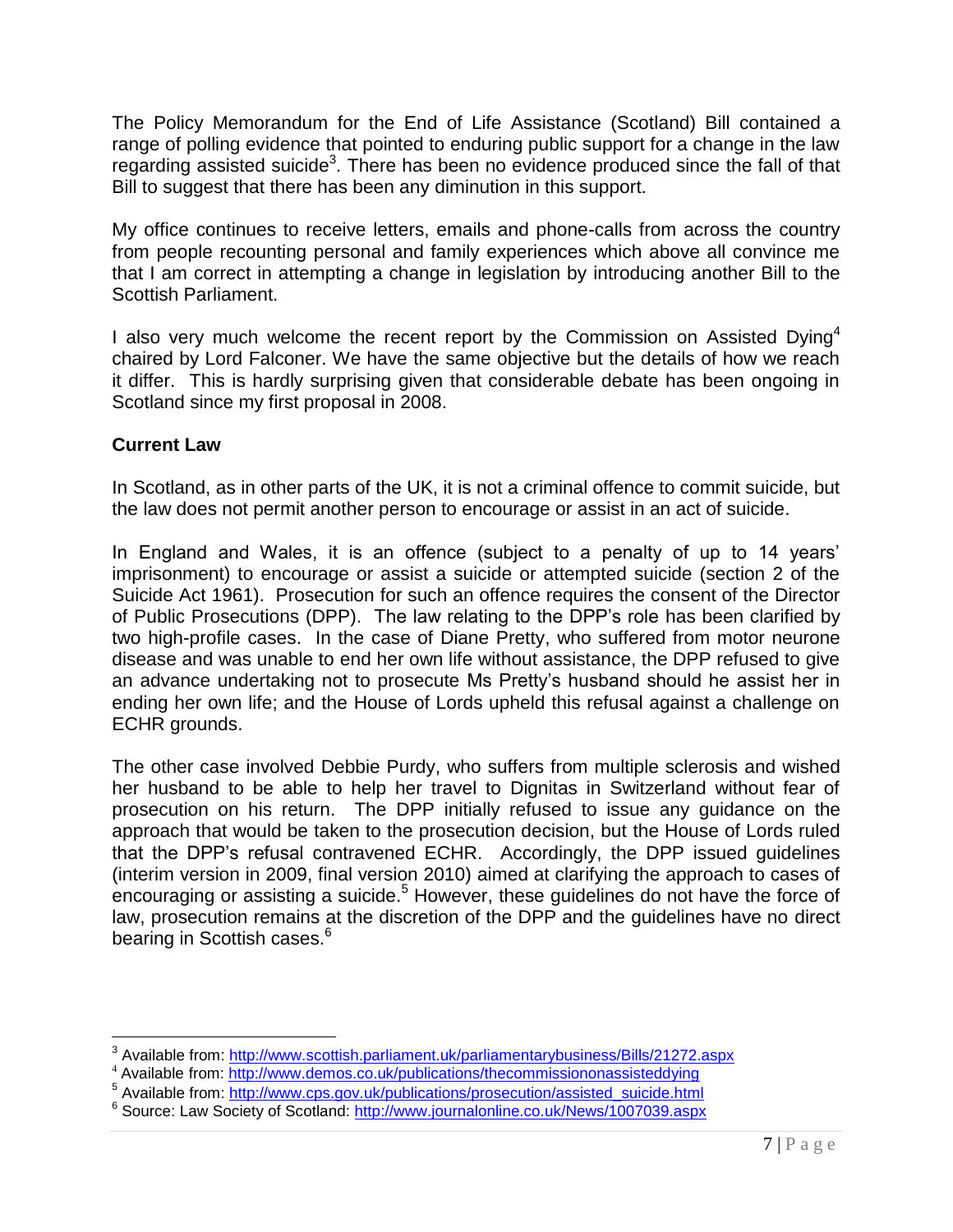In Scotland, someone who assists a person to commit suicide may be liable to be prosecuted for homicide (e.g. murder or culpable homicide), depending on the circumstances, although the law appears to be subject to some uncertainty, partly because of a lack of relevant case-law. The decision whether to prosecute in any particular case is one for the Crown Office and Procurator Fiscal Service (COPFS), taking account of all the circumstances of the case, including whether prosecution would be in the public interest.

Voluntary euthanasia (in which it is another person"s action that causes death, with the victim"s consent or agreement) is regarded as illegal both in Scotland and the rest of the UK. In Scotland, such an action is liable to be prosecuted as either murder or culpable homicide. In certain circumstances, it may be a defence to argue that the intention was to relieve suffering rather than to end life, although the lack of reported cases makes the position unclear. However, the law permits a form of non-voluntary euthanasia in very limited circumstances involving patients who have lost all capacity to make decisions about their own treatment. For example, it can be considered lawful to withdraw treatment (including nutrition and hydration) from someone in a permanent vegetative state, where it is judged to be in that person's best interests to do so.

In addition, the law already gives any individual who has capacity the right to withdraw completely from a course of treatment or other intervention, even if it is necessary to keep them alive (a form of passive, voluntary euthanasia). In extreme cases people can simply refuse nutrition and water. By any measure, either of these options offers the prospect of a bleak, and possibly painful or undignified end to someone"s life.

Another option is by "advance directives", sometimes called "living wills". This is a means by which a person can express, while they have mental capacity, a wish not to receive life-prolonging treatment in defined future circumstances. For example, a person may use an advance directive to express the wish to have all treatment withdrawn should they ever be in a permanent vegetative state. I do not consider this an adequate means of protecting a person's rights in the matter of how their life ends, as such directives have no formal status in law.

In 2010, the Scottish Government issued new national guidelines regarding the circumstances in which a person could request that in the event of their having a pulmonary or cardiac failure they should not be resuscitated (Do Not Attempt Cardiopulmonary Resuscitation – DNACPR). The guidance states that;

"A patient makes a competent advance refusal

- Where CPR is not in accord with the recorded, sustained wishes of the patient who has capacity for that decision.
- Where CPR is not in accord with a valid applicable advance healthcare directive (living will). A patient's informed and competently made refusal which relates to the circumstances which have arisen should be respected."7

<sup>&</sup>lt;sup>7</sup> Available at:<http://www.scotland.gov.uk/Publications/2010/05/24095633/7>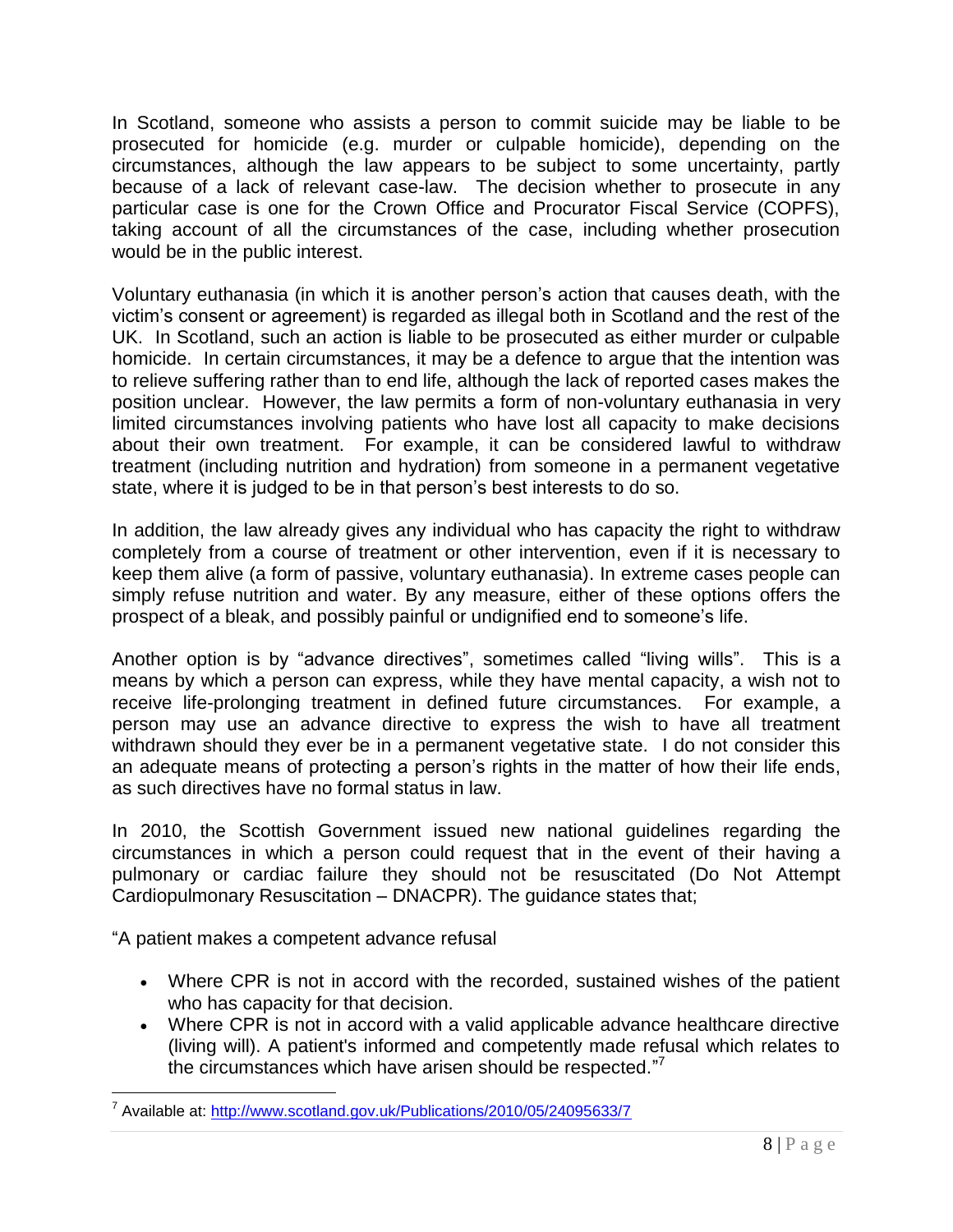I wholly welcome this acknowledgement that a competent patient can make a positive decision about their end of life experience in the specific circumstances to which these guidelines relate. I believe that the principle they establish is very relevant to my current consultation.

It also remains the case that where a patient is under sedation, or unable to communicate their wishes regarding their treatment, the medical team can effectively make a clinical decision not to resuscitate, or stop treatments that may prolong life, the consequence of which is that the patient will die. I take no issue with this. I believe that this forms part of what I would expect to be proper palliative end of life care for a patient.

# **Other Jurisdictions**

A very full explanation of the provisions for assisted suicide elsewhere was provided by the Scottish Parliament"s Information Centre (SPICe) during the passage of my previous Bill and it would be informative for readers to re-read this document.<sup>8</sup>

Evidence gathered from jurisdictions that allow assisted suicide has led me to conclude that a template modelled on the systems operated by the State of Oregon and by organisations operating in Switzerland offer a combination of what I perceive to be best practice.

A recurring argument against legalising assisted suicide is that it will somehow lead to the vulnerable and the frail being coerced into ending their lives. Evidence from Oregon clearly refutes this. Assisted suicide records now stretch back 13 years and the latest State records from 2010 record that 65 persons died as a result of ingesting medication prescribed under their Death with Dignity Act (DwDA). The report notes that:

"*As in previous years most were white (100%), well educated (42.2% had at least a baccalaureate degree) and had cancer (78.5%) … the most frequently mentioned end-of-life concerns were: loss of autonomy (93.8%) decreasing ability to participate in activities that made life enjoyable (93.8%) and loss of dignity (78.5%)." 9*

The DwDA lays out clearly that those who wish to end their lives must do so unaided. Whilst a doctor is not precluded from being in attendance when this is done, most choose not to be. In 2010 only 10% of doctors remained present at the end.

<sup>8</sup> Available at:

[http://www.scottish.parliament.uk/SPICeResources/Research%20briefings%20and%20fact%20sheets/SB](http://www.scottish.parliament.uk/SPICeResources/Research%20briefings%20and%20fact%20sheets/SB10-51.pdf) [10-51.pdf](http://www.scottish.parliament.uk/SPICeResources/Research%20briefings%20and%20fact%20sheets/SB10-51.pdf)

<sup>&</sup>lt;sup>9</sup> Available at:

[http://public.health.oregon.gov/ProviderPartnerResources/EvaluationResearch/DeathwithDignityAct/Page](http://public.health.oregon.gov/ProviderPartnerResources/EvaluationResearch/DeathwithDignityAct/Pages/ar-index.aspx) [s/ar-index.aspx](http://public.health.oregon.gov/ProviderPartnerResources/EvaluationResearch/DeathwithDignityAct/Pages/ar-index.aspx)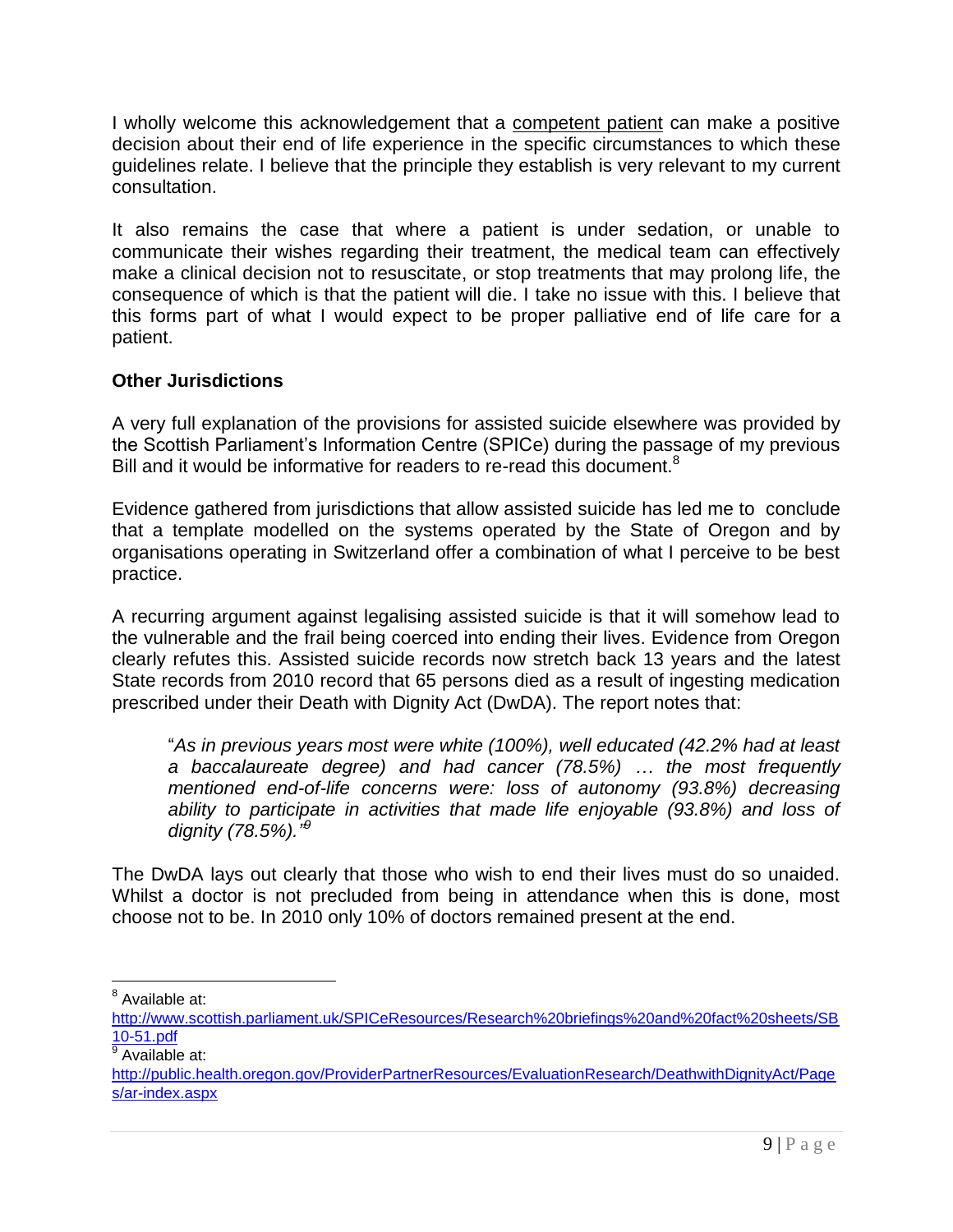What I take from this model is that:

- it is simple to understand
- it is patient led
- it is self-administered.

I am on record as stating that I find it appalling that people suffering intolerably in Scotland, and with a clear wish to die, must travel to Switzerland in order to obtain lawful assistance to commit suicide. Furthermore, it is neither fair nor equitable that only those with the financial means can access an assisted death.

There are several organisations operating in Switzerland with perhaps the best known internationally being Dignitas, based in Forch, near Zurich.<sup>10</sup> Latest data published by them show that 160 Britons have travelled there over the past 10 years for an accompanied suicide with another 765 people currently registered as members of the association.

What I take from this model is that people:

- must have pre-registered
- must undergo two examinations by a doctor
- must be able to take the medication themselves, and
- will be attended to by official assistants provided by Dignitas.

Both systems operate very well and there is no evidence that I can find of any malpractice in either jurisdiction. Evidence given by witnesses from Oregon to the End of Life Assistance (Scotland) Bill Committee strongly supported the notion that there was no evidence at all of the 'slippery slope', or that the vulnerable were in any danger of being coerced into ending their lives. In oral evidence, Professor Linda Ganzini (Oregon Health and Science University) stated:

*"… it does not appear that illegal assisted suicides still take place. By the way, any physician found to be involved in such practices would suffer enormous negative repercussions. Physicians who go outside the law take a huge risk, given that there is a way of staying within it." 11*

Another witness from Oregon, Deborah Whiting Jacques of the Oregon Hospice Association said:

*"We are not talking about the disenfranchised meek who are requesting to use the Death with Dignity Act 1997 … The family is not pushing them; usually, the* 

<sup>&</sup>lt;sup>10</sup> Website:<http://www.dignitas.ch/index.php?lang=en>

<sup>&</sup>lt;sup>11</sup> Scottish Parliament Official Report, End of Life Assistance (Scotland) Bill Committee, 7 December 2010, col 64: [http://archive.scottish.parliament.uk/s3/committees/endLifeAsstBill/or-10/ela10-0402.htm.](http://archive.scottish.parliament.uk/s3/committees/endLifeAsstBill/or-10/ela10-0402.htm)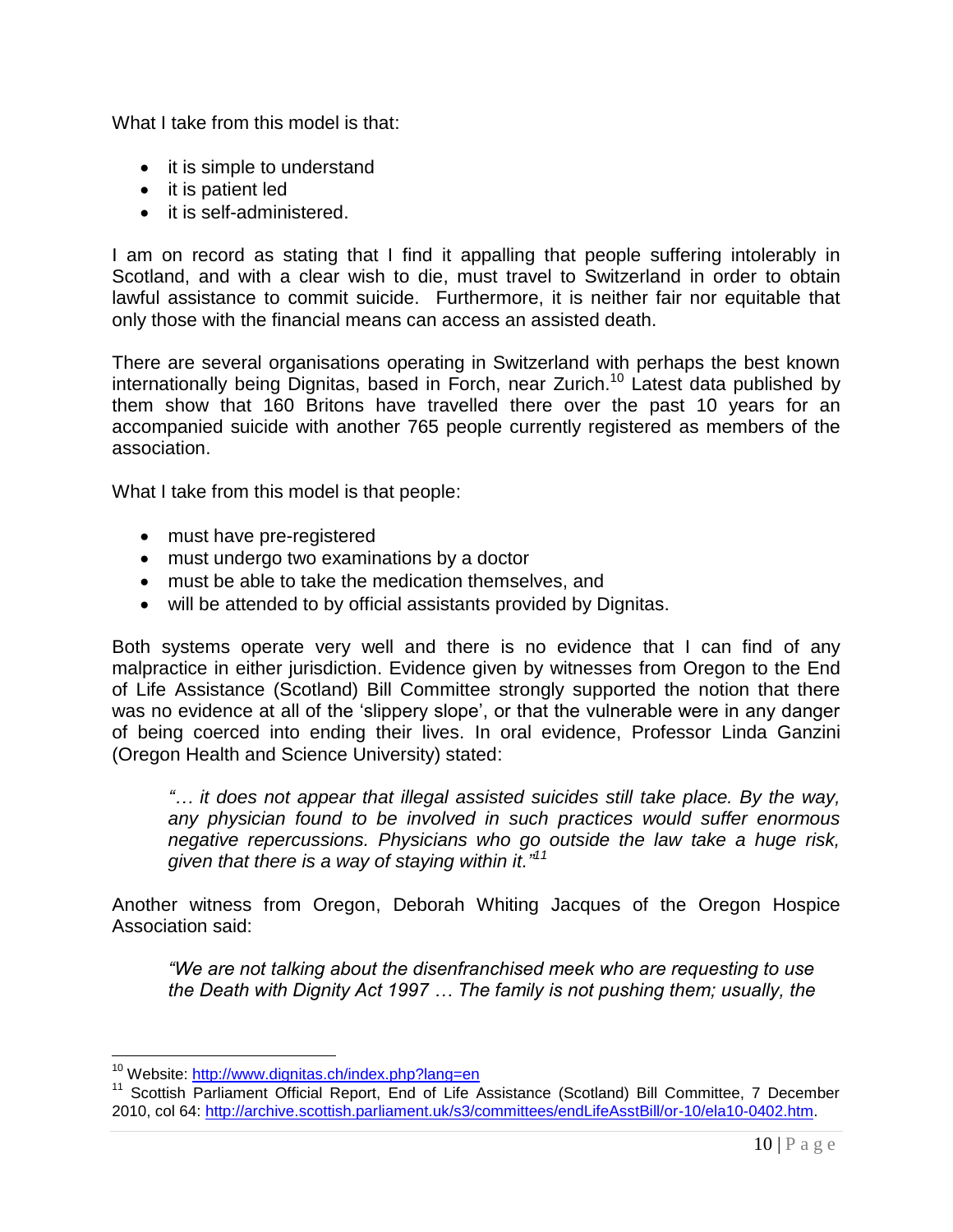*family is holding back. They are happy to take care of them and are saying, "Don't do this." I do not see coercion as an issue."* 

# **End of Life Assistance (Scotland) Bill<sup>12</sup>**

I do not intend to continue referencing the previous Bill. There is a very full record of it, its accompanying documents and the record of the deliberations of the ad hoc committee set up to scrutinise it. There are some aspects of the previous Bill that I have retained in this new proposal, for example the requirement for two separate examinations by a doctor, and the waiting time requirements between requests.

The previous Bill was robust but cumbersome and if passed, I believe that very few if any people would have been able to negotiate all its hurdles in their quest for a peaceful death. With the benefit of that experience the new proposal, whilst being equally robust aims to provide a clearer, more straightforward process.

For example:

- Removal of the requirement for a compulsory psychiatric assessment. Doctors were very clear in evidence to the previous Bill that under the provisions of the Adults with Incapacity Act (2000), they routinely assess patients for competency – nothing in the new proposal will bar them from seeking any professional opinion they require in reaching a decision on a qualifying person"s request for an assisted suicide but if they are satisfied with their own findings, they will not be required to do so.
- Removal of any direct physician assistance in an assisted suicide. Whilst any qualifying person may choose to have anyone informally present, the only person required by law to be in attendance will be a person designated under the new proposal as a facilitator. (There will be no ban on qualified medical professionals who wish to train as facilitators.)
- Addition of a requirement to pre-register. Whilst I will ask some questions about the exact nature of this registration requirement, I see this being a tool for the proper management of the potential resource requirements that may arise under the operation of this Bill. Equally, I see it as being a clear delineator between those who might wish an assisted suicide and those who do not.

<sup>&</sup>lt;sup>12</sup> Scottish Parliament Official Report, End of Life Assistance (Scotland) Bill Committee, 7 December 2010, col 69: [http://www.scottish.parliament.uk/parliamentarybusiness/Bills/21272.aspx.](http://www.scottish.parliament.uk/parliamentarybusiness/Bills/21272.aspx)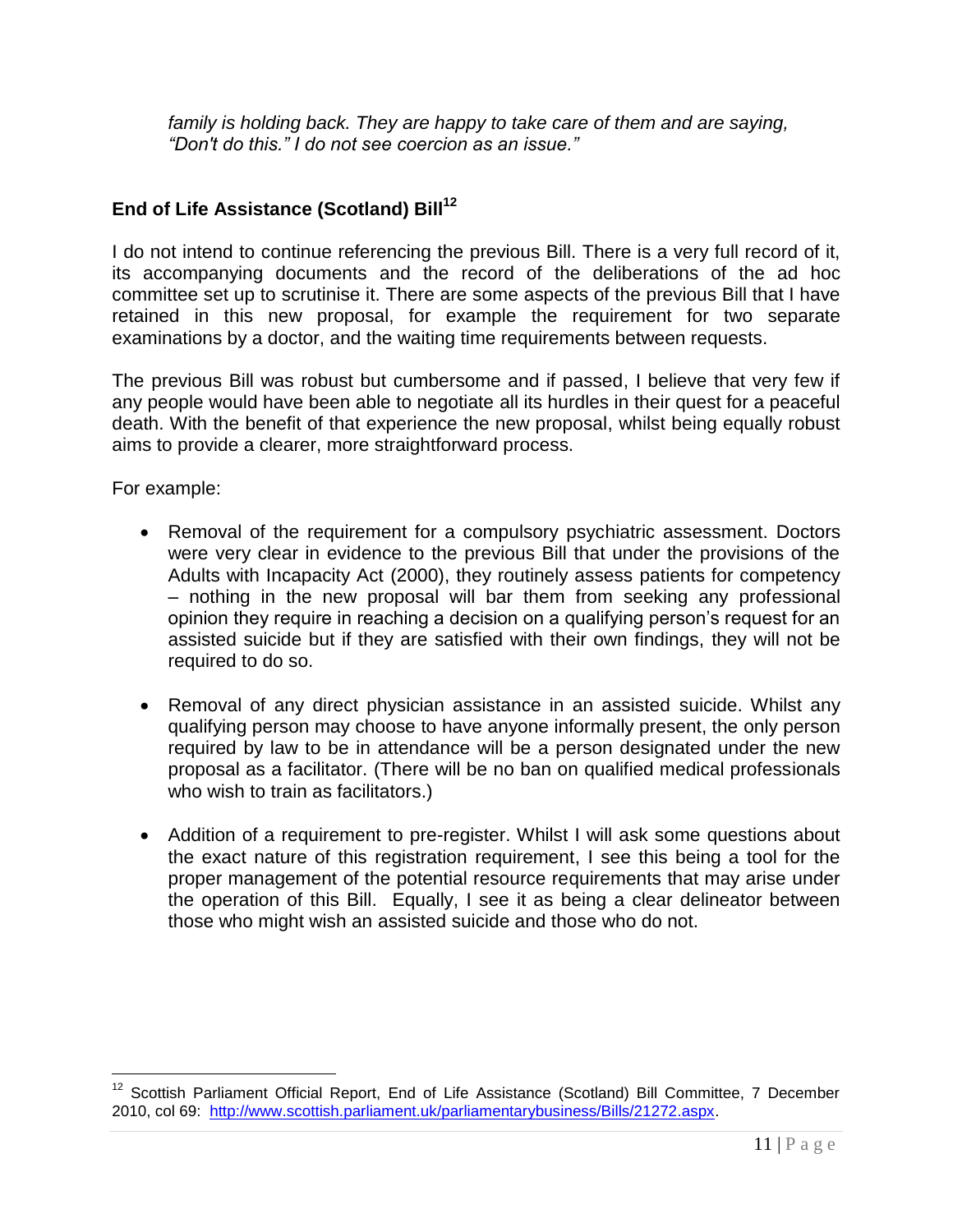# **Assisted Suicide (Scotland) Bill**

Main provision of the proposed bill:

- It will give any person who meets the eligibility requirements the right to request medication to end their own life.
- It will set out a straightforward process for a qualifying person to follow, involving initial registration followed by two formal requests.
- It will decriminalise the actions of those who assist a qualifying person to end their own life within the parameters set by the Bill.
- It will require a trained and "licensed facilitator" to be present when a qualifying person takes their own life.

**Q1. Do you support the general aim of the proposed Bill (as outlined above)? Please indicate "yes/no/undecided" and explain the reasons for your response.**

**Q2. What do you see as the main practical advantages of the legislation proposed? What (if any) would be the disadvantages?**

### **Eligibility Criteria**

After consideration of all the arguments made in relation to the criteria in my previous BiIl, I now propose the following eligibility requirements which, I believe, are simpler and clearer – namely that a qualifying person must:

- $\bullet$  be capable (i.e. have the mental capacity to make an informed decision  $-$  using the definition established by the Adults with Incapacity (Scotland) Act 2001)
- be registered with a medical practice in Scotland
- be aged 16 or over
- have either a terminal illness or a terminal condition
- find their life intolerable.

In drawing up these criteria I have tried to strike a balance between providing appropriate safeguards and making access to assisted suicide as equitable as possible. I have tried to avoid being either too prescriptive or vague.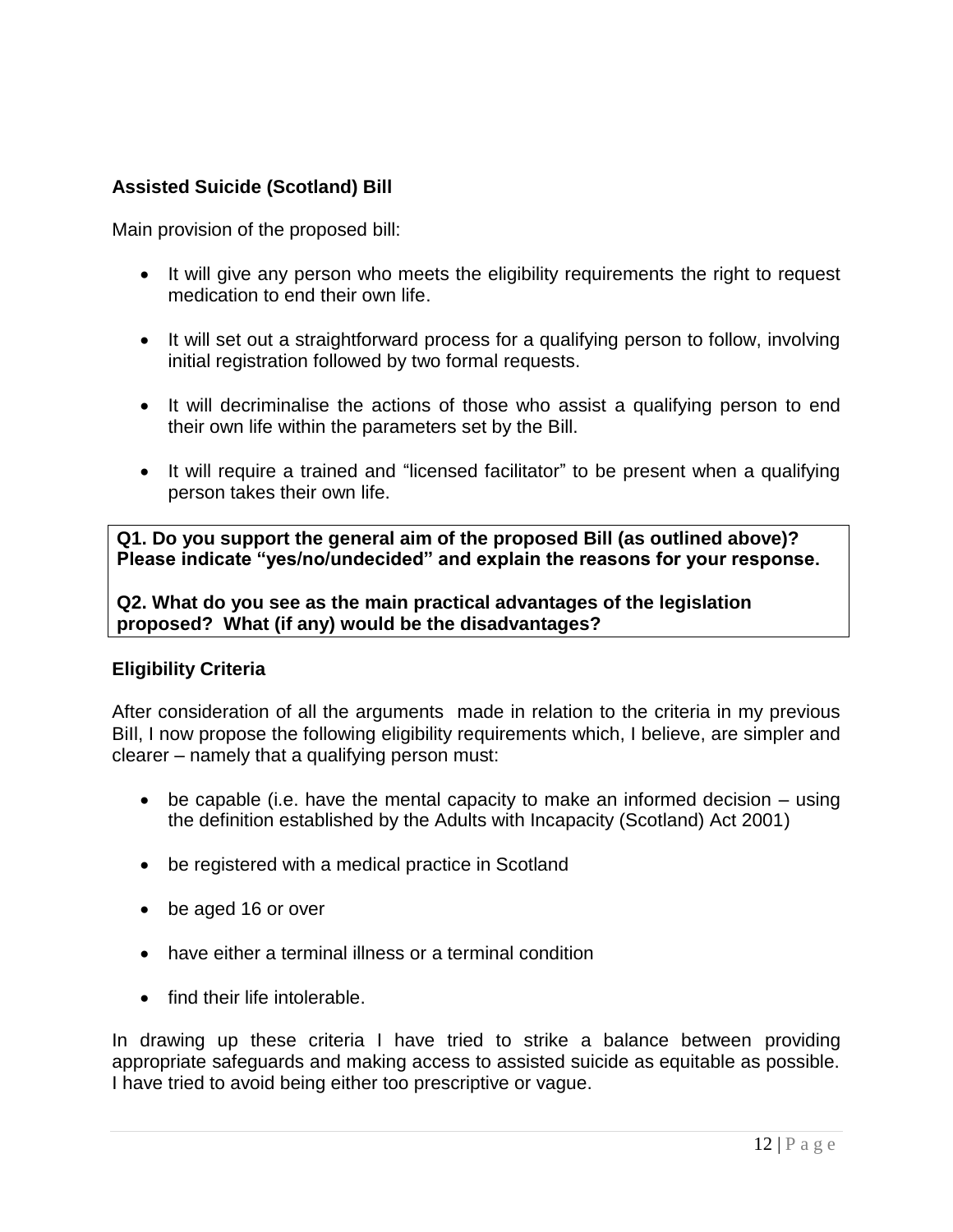I have considered carefully the arguments advanced during discussion of the previous Bill about a minimum age of 16, but continue to believe it is the appropriate age at which to allow a person to make an informed decision of this sort. I no longer propose to extend eligibility to people who are "permanently physically incapacitated to such an extent as not to be able to live independently" if their condition is not terminal.

**Q3. Do you consider that these suggested eligibility requirements are appropriate? If not, please explain which criterion or criteria you would like to see altered, in what ways, and why.**

### **Process**

My aim has always been to allow for a process which, while providing appropriate safeguards, is proportionate and not unduly cumbersome. As with the previous Bill, I continue to believe that a two-step formal request process should form the main element of the process to be followed. However, I also now propose an initial step involving pre-registration. This has been added to address an argument that is made time and again, namely that any move to legislate for assisted suicide will place a burden of fear on the vulnerable, elderly and disabled.

The existing law should already be sufficient to penalise anyone who put inappropriate pressure on a vulnerable person to end their own life. However, I would be prepared to consider including in my Bill a new offence provision if a case can be made that this would provide an additional safeguard.

I do not believe that vulnerable people would be put at greater risk by the legalisation of assisted suicide; however, I recognise that the perception of that risk may cause some people fear or anxiety – and this is something I would clearly wish to avoid.

### **Pre-registration**

Pre-registration would consist of signing a simple declaration to the effect that the person regards assisted suicide as an option he/she may or would wish to pursue. The declaration would also state that the person is signing it freely without having been put under any inappropriate pressure to do so; and is aware that it doesn"t commit them to taking any further steps towards an assisted suicide and that it can be rescinded at any time.

A copy of the signed declaration would be given to the person"s general practitioner and recorded in their notes, a duplicate of which would be retained by the person.

### **The Declaration Document**

There will be a standardised document, made widely available which a person can complete at any time. The wording of this declaration can be clarified at a later stage,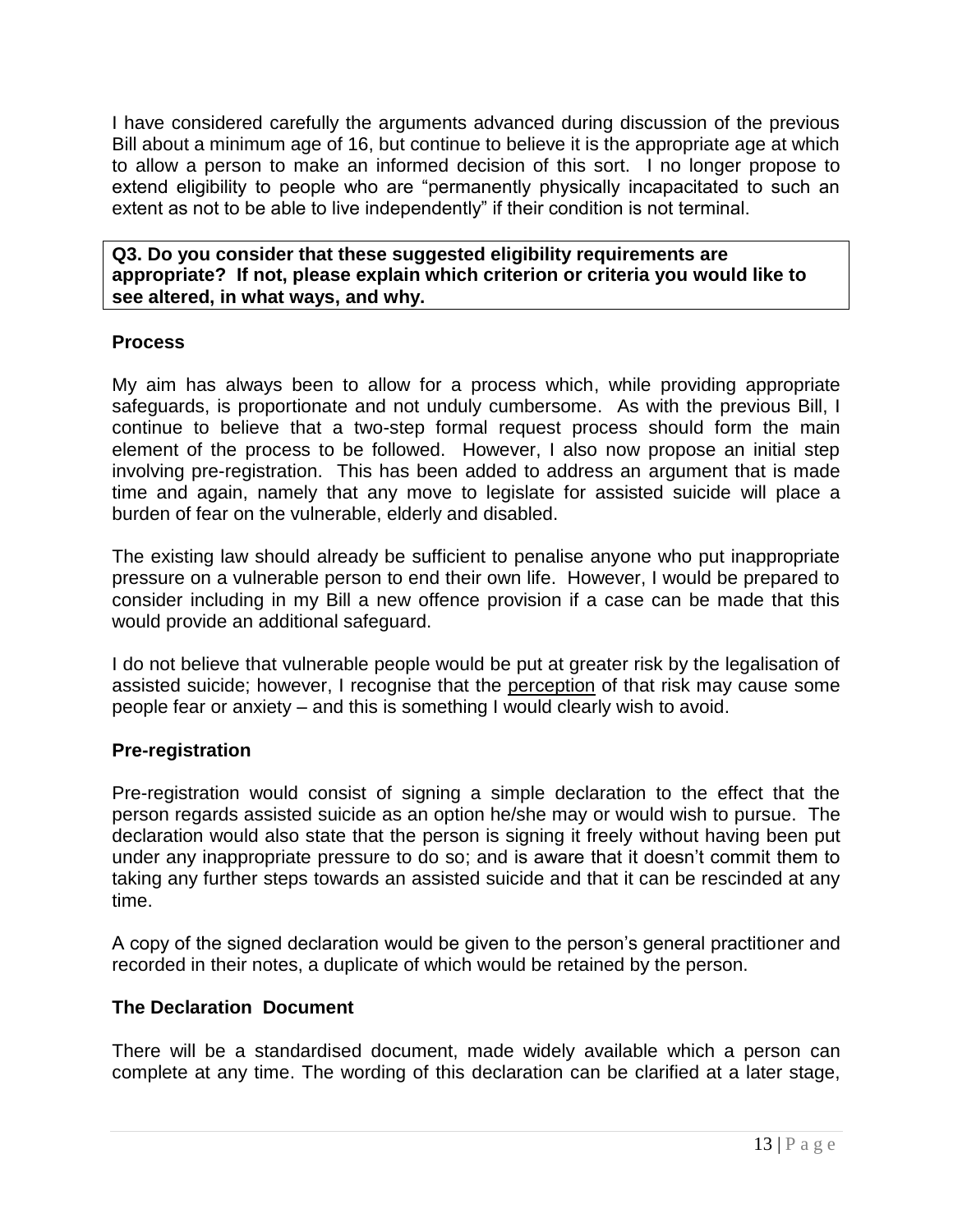however if it is standardised, there will be no ambiguity in the minds of either the person completing the document, or the doctor receiving it, as to its intention or validity. This declaration will state:

- the person is giving advance notice that they may, at some future point, make an application for an assisted suicide under the terms of the relevant legislation
- is making the declaration voluntarily
- understands the nature of the declaration
- is not acting under any undue influence in making the declaration.

In addition this declaration will be signed by two witnesses confirming that to the best of their knowledge and belief the requesting person:

- understands the nature of the declaration
- is making the declaration voluntarily and
- is not acting under any undue influence in making the declaration.

Anyone acting as a witness cannot be:

- a relative of the person making the declaration
- a person who would benefit from the person's estate
- a person who would have another interest in that death
- the person's doctor or any other medical person directly involved in the person's care.

With a properly completed declaration at this preliminary stage, a person who is already ill with a qualifying condition may approach their doctor to make a first formal request, or more likely, may simply lodge this document in anticipation of a possible first formal request at a future date. I liken this to an "insurance policy", allowing people to carry on living, with the comfort of knowing that if things do get bad for them, then they have already made a clear legal declaration of their intentions.

My view is that whether the pre-registration declaration is lodged by a person who is fit and well, or by an ill person, it should be actively managed by the person who lodges it. I am happy to consult on this point, but believe that after a period of time, a person would be required to re-confirm its validity. This could be done simply with the addition of a note to that effect on their medical file.

I see two benefits arising from this. Firstly, it can serve as an enduring record of a person"s wish in the matter and secondly, if a person has had such a request on their medical files for a period of time, the doctor would be able to take this into consideration when looking at all the circumstances of a request for an assisted suicide, and this may make it easier for them to reach a decision in any individual case.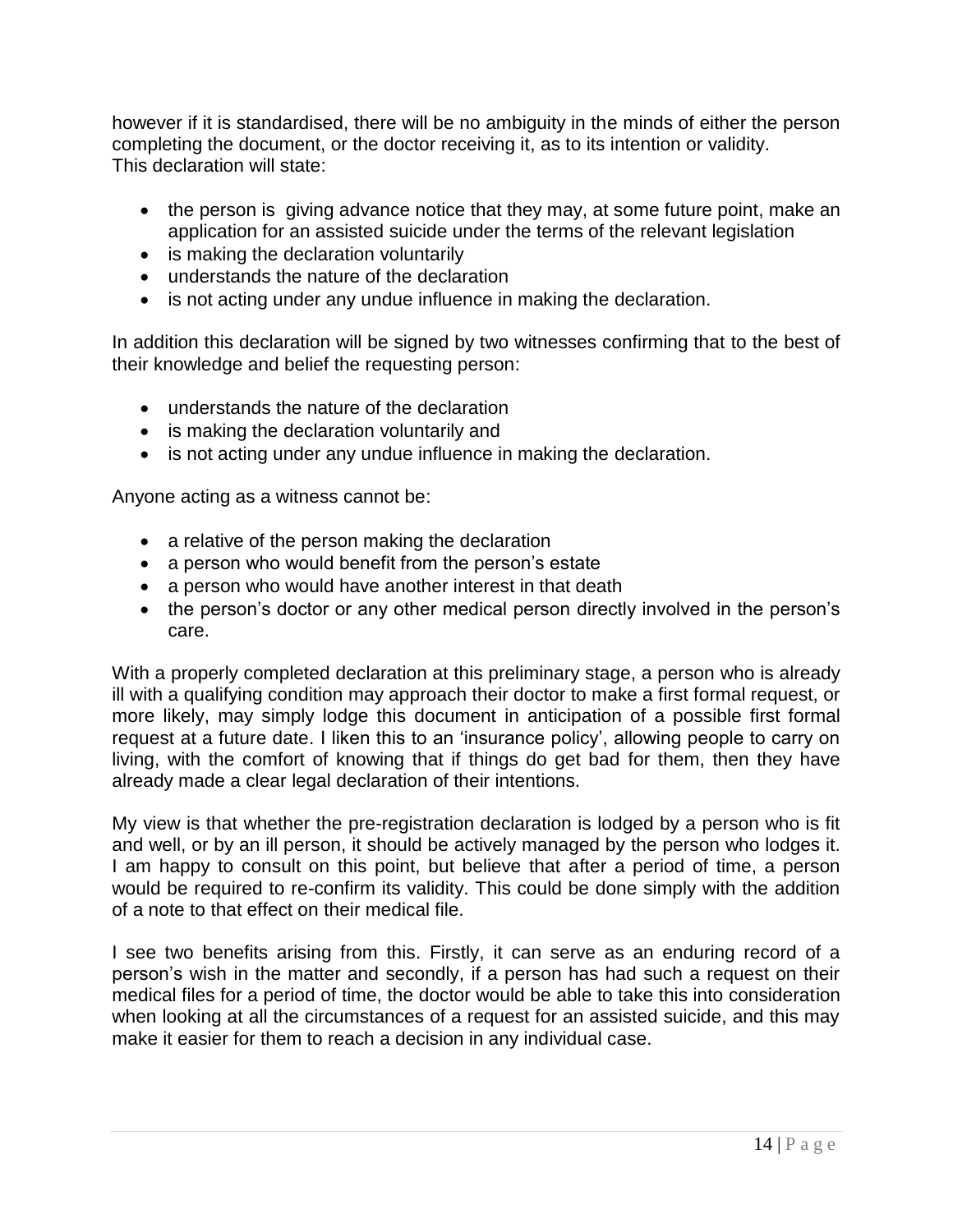Finally, without any such declaration on their medical files, those who fear the introduction of this legislation will be secure in the knowledge that without any registered declaration, they need have nothing to do with it.

**Q4. What is your general view on the merits of pre-registration (as described above)? Do you have any comments on what pre-registration should consist of, and on whether it should be valid for a set period of time?**

# **The first formal request**

 With a valid registration a person may approach a doctor and make a first formal request for an assisted suicide. (If the person"s own doctor has a faith-based or ethical objection to assisted suicide, they would not be obliged to consider it, but would be required to refer the person to another doctor). The request would be in writing, and be signed and dated by the requesting person. The doctor would be required to check whether the various qualifying conditions had been met, and then refer the request to a second doctor for assessment and verification. If satisfied, each doctor would complete a declaration to that effect and attach it to the request, and sign and date it.

# **The second formal request**

- The qualifying person would be required to wait for a minimum of 14 days before making a second formal request.
- During the waiting period, alternatives may be explored and offered to the person – for example, changes in medical routine, counselling, hospice and respite care. However, the person would be under no obligation to consider any or all of these options.
- At any time from the  $14<sup>th</sup>$  day to the 28<sup>th</sup> day after the first formal request, the person could make a second formal request. Like the first request, this would have to be in writing and be signed and dated, and would require written confirmation from two medical professionals that all the qualifying conditions continue to apply.
- As part of the second formal request, a qualifying person could be asked to sign a form that they consent to the filming of their death as part of the process of safeguards.
- If a second formal request is not made within 28 days, the process would be reset and it would be necessary to begin the process afresh by making a further first formal request. There is no limit to the number of times that a person may do this.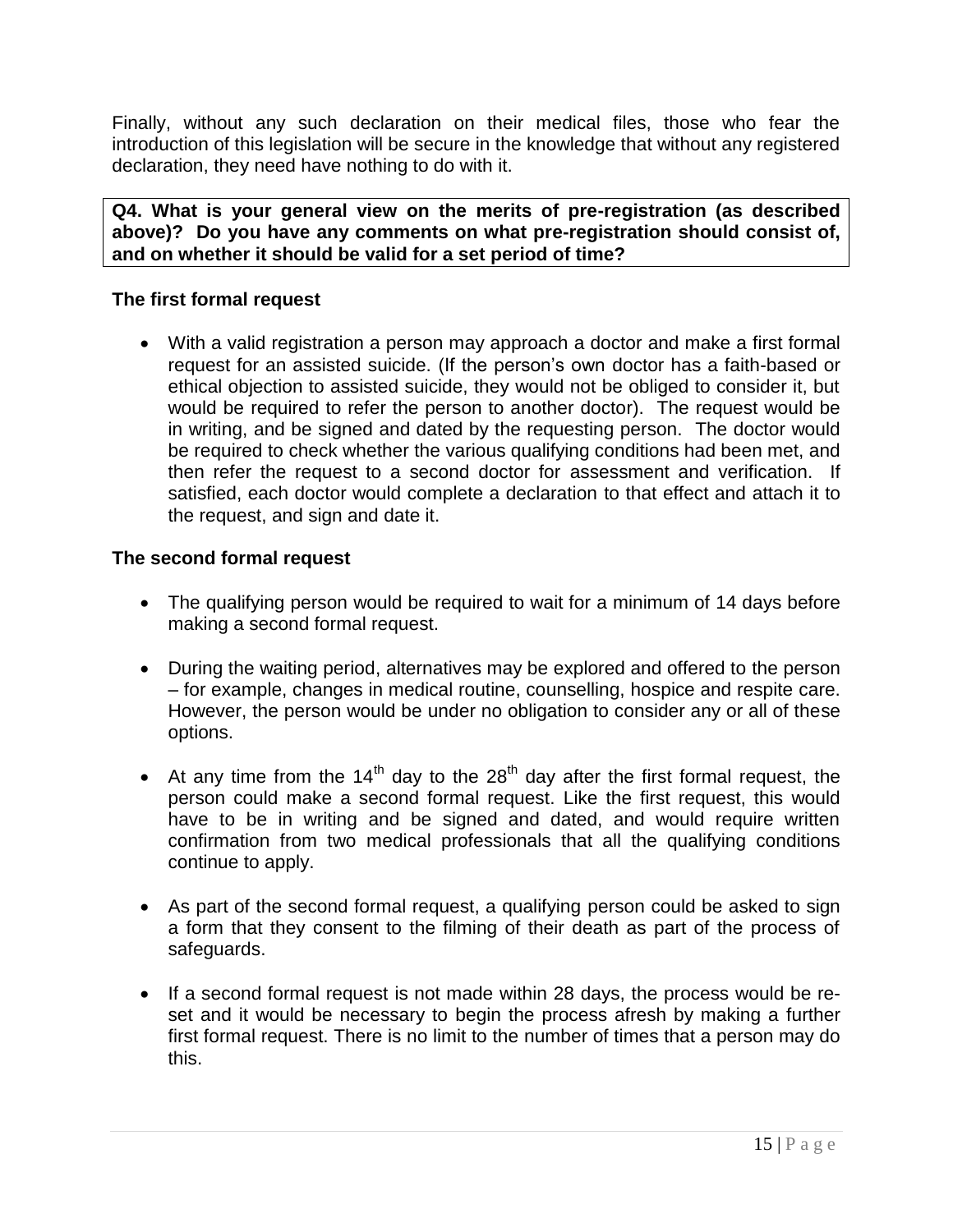### **Confirmation of first and second formal request**

- The requirement of the previous Bill that each formal request be witnessed by two other people not connected with the process has been removed. On reflection I do not think that this step adds anything to the process and questions the integrity of the medical professionals involved.
- I also no longer consider it necessary to require a separate report by a psychiatrist. The Adults with Incapacity Act (2000) already allows GPs to make assessment of the mental capacity of patients and this is now something that they routinely do. However, nothing in the Bill would preclude them from seeking *whatever* expert help they feel they might require in order to assess a formal request.

**Q5. Do you have any comment on the process proposed for the first and second formal requests (for example in terms of timings and safeguards)?**

### **Provision of medication**

- If a valid second request is made, then it would be expected that the person's doctor would write a prescription for lethal medication, for dispensing by a pharmacist. (This will not be a requirement of the Bill, and could depend on UKwide professional bodies amending relevant guidelines)
- As with the doctors, pharmacists who object on faith-based or ethical grounds would not be required to dispense any such prescription themselves, although they would be expected to suggest other pharmacists who do not share their view. This does not represent a departure from current practice: pharmacists already have the right to refuse to dispense medication if not satisfied about its use.

### **Timing of assisted suicide**

• I have always stressed that patient autonomy and competency is at the heart of my proposal. I am aware that as the end of life approaches, some people may lose full capacity. Therefore, as a particular requirement of this proposal, an assisted suicide would only be lawful if carried out within 28 days of the second formal request. If this time-limit is not met, the person will be required to return to the start of the formal process and make a first formal request to their doctor.

**Q6. Do you think a time-limit of 28 days (or some other period) is an appropriate safeguard against any deterioration of capacity?**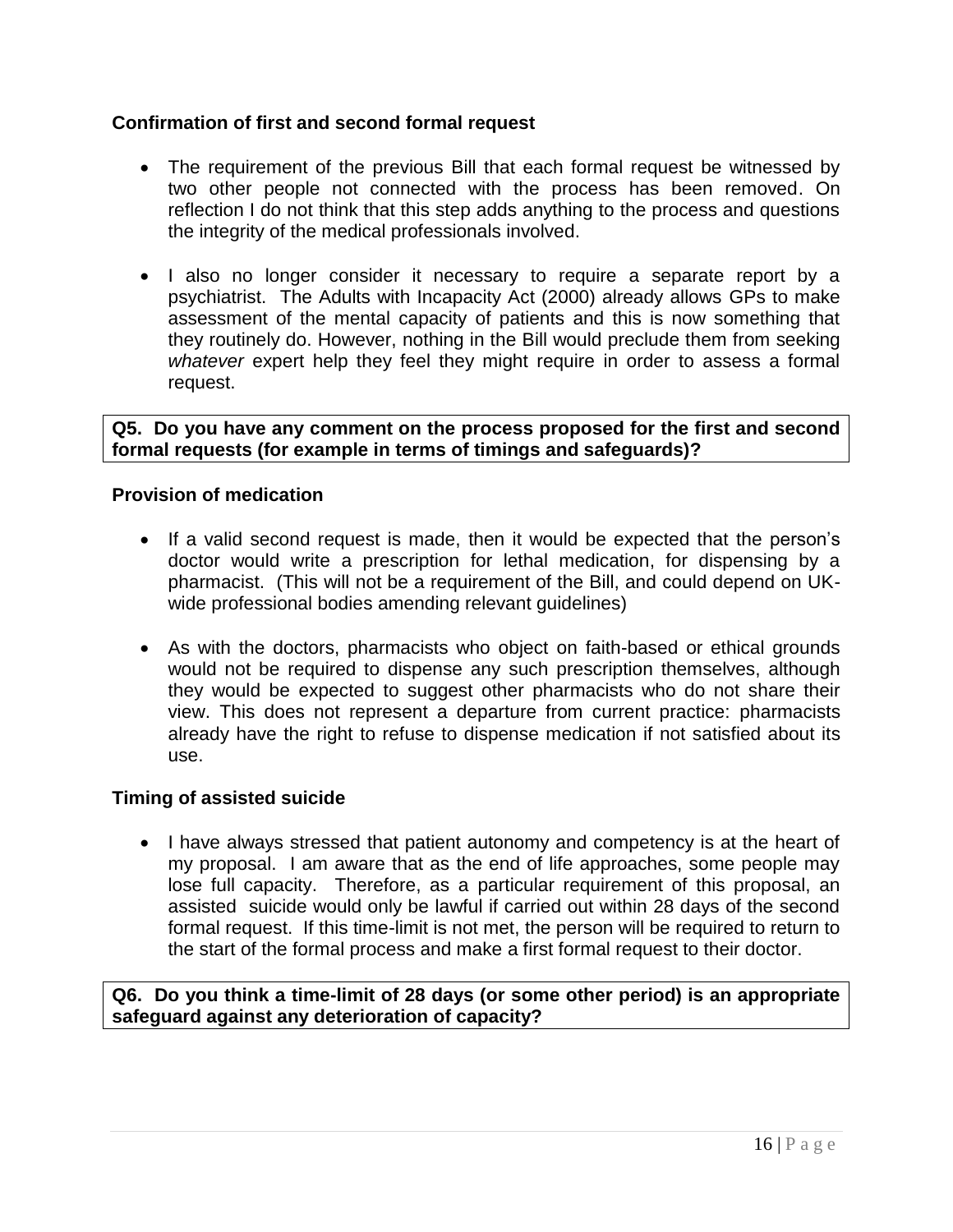### **The role of the licensed facilitator**

- Whilst the process of the first and second request is being followed, the qualifying person would be provided with a list of licensed facilitators whom they could contact. The role of the facilitator would be to:
	- $\circ$  collect the medication from the dispensing pharmacist and convey it to the person (and return to the pharmacist any medication not used within a specified period)
	- o stay with the person throughout the remainder of the process and assist them in any way necessary to enable the person to take the medication correctly – but will be forbidden to administer the medication
	- o with the appropriate consent, film the process for the legal record
	- $\circ$  fill in the necessary final paperwork and report the person's death to the police.
- The presence of a licensed facilitator would be a necessary condition of taking the fatal medication. This is to ensure that the process of taking the medication is followed correctly, helping to avoid situations where a person may take medication too quickly or too slowly which can cause problems.
- Licensing requirements could be set out by Scottish Minsters and organisations might apply to Ministers to train and license facilitators. The aim of the training would be to ensure that facilitators understood the nature and limits of their role, and could provide appropriate assistance if required. Organisations, likely to be established voluntary organisation in this field, providing the training would need to have processes in place to ensure that facilitators were adequately vetted before being licensed – for example by undertaking Disclosure checks on applicants for the role. These organisations would also be obliged to provide lists of trained facilitators to anyone considering an assisted suicide.
- A licensed facilitator would be excluded from assisting in any instance where he or she was a relative of the person, or would stand to gain from the person"s death.
- It would be up to the person whether anyone other than the licensed facilitator (such as a relative, or the person"s doctor) was also informally present at the time of death.
- The facilitator would be obliged to provide documentation and evidence to the police that the process had been properly followed. This could include any filmed record. The Bill would guarantee that, so long as the police were satisfied by the evidence provided, the facilitator would be protected from any criminal sanction.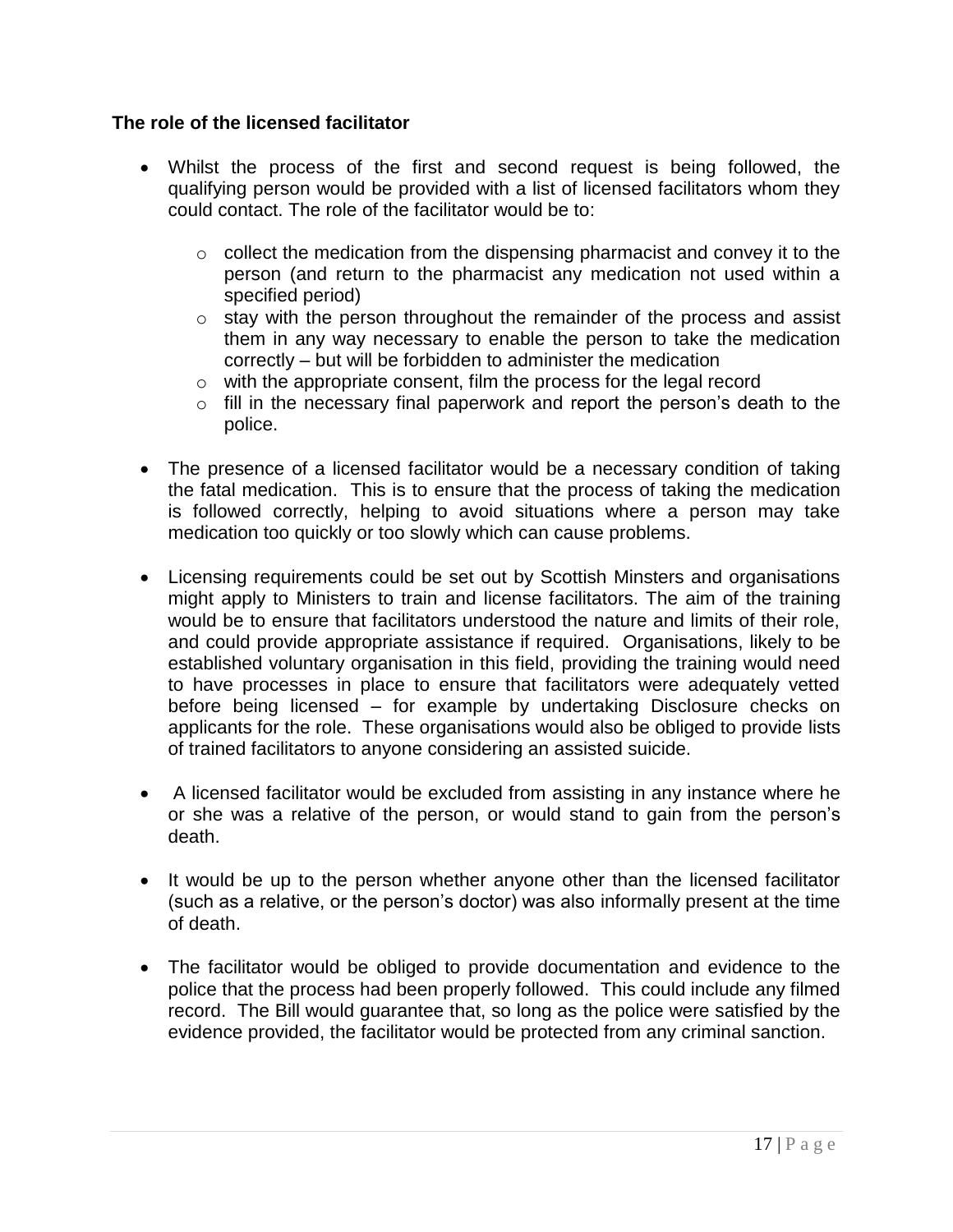**Q7. Do you agree that the presence of a disinterested, trained facilitator should be required at the time the medication is taken? Do you have any comments on the system outlined for training and licensing facilitators?**

**Q8. What sort of documentation and evidence is likely to be required? In particular, how important is it that the process is filmed?**

### **The Prescription**

There is no evidence from either Oregon or Switzerland that a lethal prescription has been wrongly used or taken by anyone other than for whom it was intended. However, it is the case that there will be in circulation prescriptions for lethal doses of medication. I believe that having the licensed facilitator collect the medication and convey it to the qualifying person provides an adequate record of the process. I would also envisage facilitators being trained in the importance of returning any unused medication to a pharmacist.

#### **Financial implications of the Bill**

There will be some costs to the Scottish Government in producing literature and guidance both for the public and for medical professionals. I do not expect that the training of facilitators will be carried out by the Scottish Government; this task will be undertaken by organisations who may apply to be recognised as providing such courses.

However, there will be a cost in monitoring the courses and the quality of the facilitators who go through this training. I do not expect that Scottish Government to hold any central database of trained facilitators but will be expected to direct any queries about suitably qualified individuals to whichever organisations have them.

### **Q9. What is your assessment of the likely financial implications of the proposed Bill to your organisation? Do you consider that any other financial implications could arise?**

#### **Equalities Issues**

An initial Equalities Impact Assessment has been undertaken and has informed some of the thinking and questions posed in this consultation. For example, the impact on age as a qualifying criterion and the removal of eligibility of those people who live with a non-progressive disability.

**Q10. Is the proposed Bill likely to have any substantial positive or negative implications for equality? If it is likely to have a substantial negative implication, how might this be minimised or avoided?**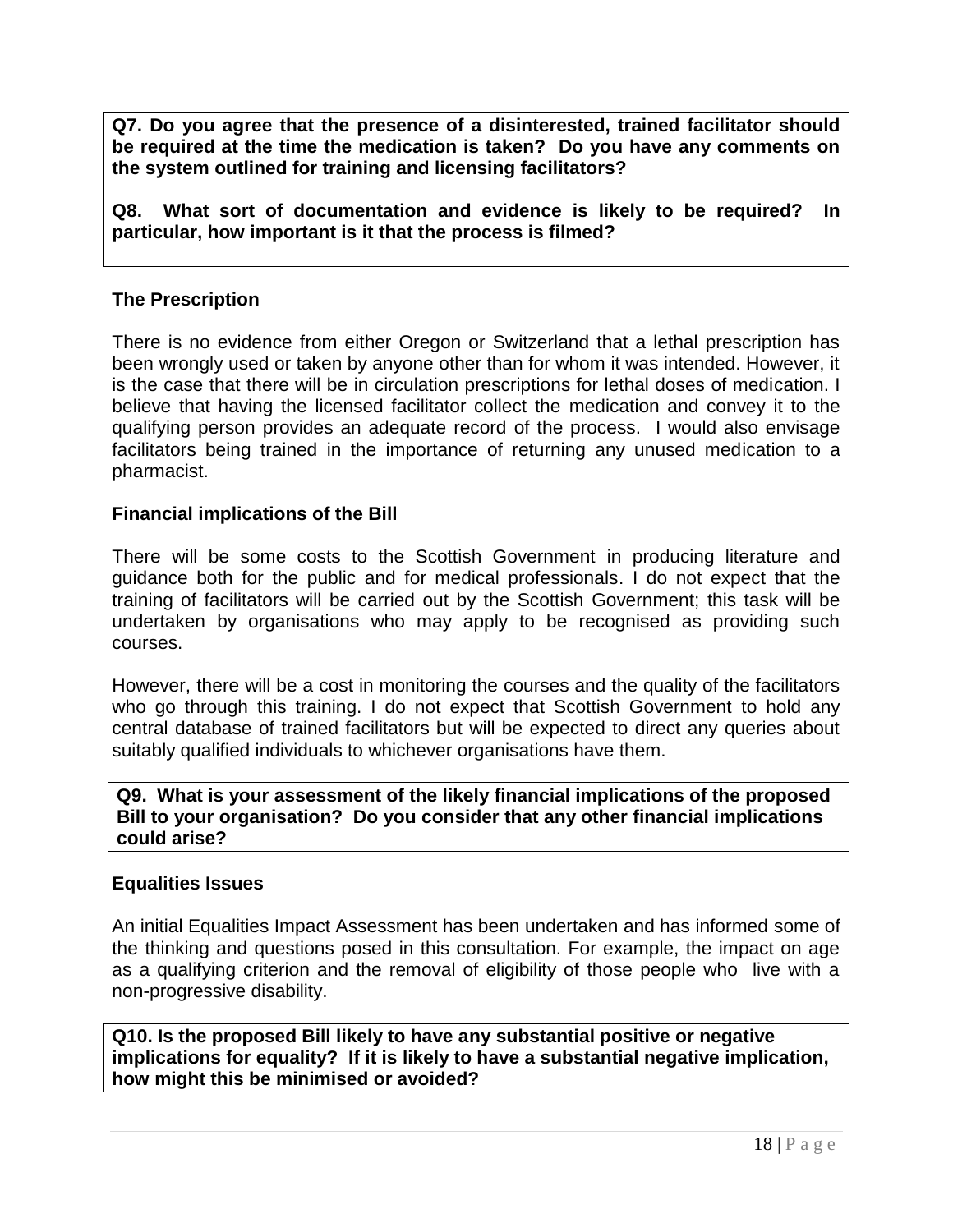#### **QUESTIONS**

**Q1. Do you support the general aim of the proposed Bill (as outlined above)? Please indicate "yes/no/undecided" and explain the reasons for your response.**

**Q2. What do you see as the main practical advantages of the legislation proposed? What (if any) would be the disadvantages?**

**Q3. Do you consider that these suggested eligibility requirements are appropriate? If not, please explain which criterion or criteria you would like to see altered, in what ways, and why.**

**Q4. What is your general view on the merits of pre-registration (as described above)? Do you have any comments on what pre-registration should consist of, and on whether it should be valid for a set period of time?**

**Q5. Do you have any comment on the process proposed for the first and second formal requests (for example in terms of timings and safeguards)?**

**Q6. Do you think a time-limit of 28 days (or some other period) is an appropriate safeguard against any deterioration of capacity?**

**Q7. Do you agree that the presence of a disinterested, trained facilitator should be required at the time the medication is taken? Do you have any comments on the system outlined for training and licensing facilitators?**

**Q8. What sort of documentation and evidence is likely to be required? In particular, how important is it that the process is filmed?**

**Q9. What is your assessment of the likely financial implications of the proposed Bill to your organisation? Do you consider that any other financial implications could arise?**

**Q10. Is the proposed Bill likely to have any substantial positive or negative implications for equality? If it is likely to have a substantial negative implication, how might this be minimised or avoided?**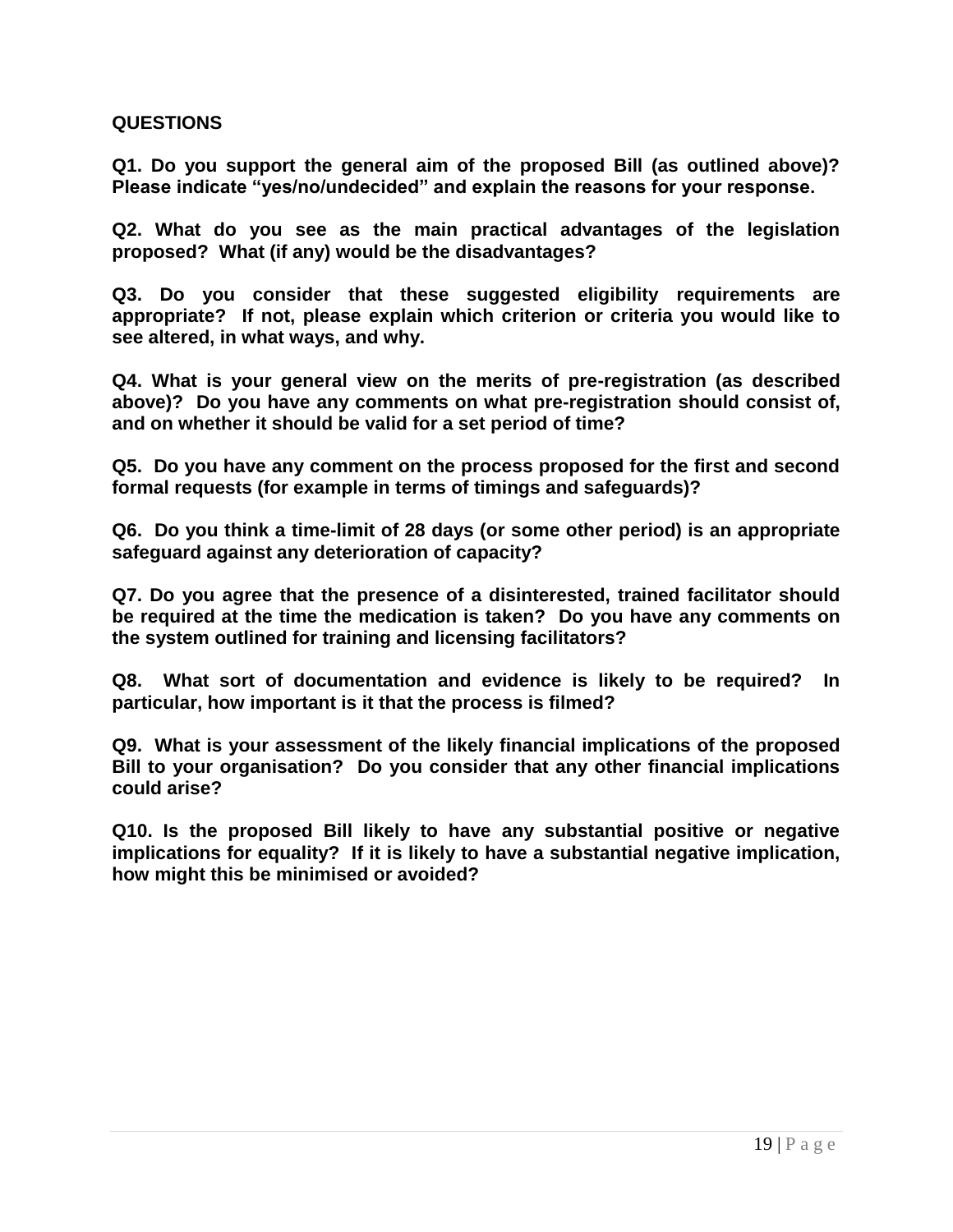### **HOW TO RESPOND TO THIS CONSULTATION**

You are invited to respond to this consultation by answering the questions in the consultation and by adding any other comments that you consider appropriate.

Responses should be submitted by **Monday 30 April 2012** and sent to:

Margo Macdonald MSP Room MG.02 Scottish Parliament Edinburgh EH99 1SP

Tel: 0131 348 5714 Fax: 0131 348 6271 E-mail: [margo.macdonald.msp@scottish.parliament.uk](mailto:margo.macdonald.msp@scottish.parliament.uk)

Please make it clear whether you are responding as an individual or on behalf of an organisation.

To help inform debate on the matters covered by this consultation and in the interests of openness, please be aware that the normal practice is to make responses public – by posting them on my website [www.margoforlothian.com](http://www.margoforlothian.com/) and in hard copy in the Scottish Parliament"s Information Centre (SPICe).

Therefore, if you wish your response or any part of it, to be treated as **anonymous,** please explain the reasons for this. If I accept the reasons, I will publish it as "anonymous response". If I do not accept the reasons, I will offer the option of withdrawing it or submitting it on the normal attributable basis. If your response is accepted as anonymous, it is your responsibility to ensure that the content does not allow you to be identified.

If you wish your response or any part of it, to be treated as **confidential,** please state this clearly and give reasons. If I accept the reasons, I will not publish it (or publish only the non-confidential parts). However, I am obliged to provide a (full) copy of the response to the Parliament"s Non-Executive Bills Unit when lodging my final proposal. As the Parliament is subject to the Freedom of Information (Scotland) Act (FOISA), it is possible that requests may be made to see your response (or the confidential parts of it) and the Parliament may be legally obliged to release that information. Further details of the FOISA are provided below.

NEBU may be responsible for summarising and analysing the results of this consultation and will normally aim to reflect the general content of any confidential response in that summary, but in such a way as to preserve the confidentiality involved. You should also note that members of the committee which considers the proposal and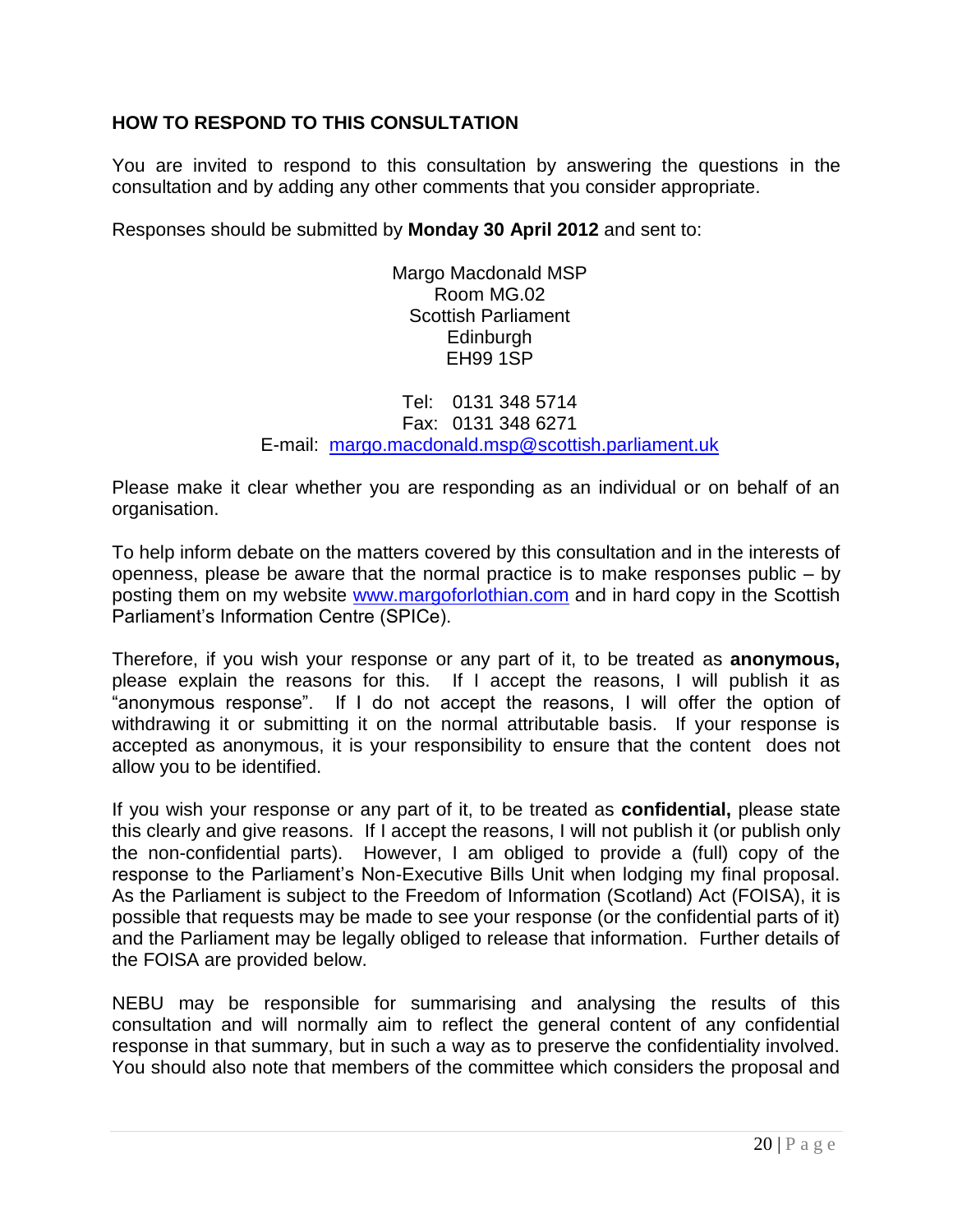subsequent Bill may have access to the full text of your response even if it has not been published in full.

There are a few situations where not all responses will be published. This may be for practical reasons: for example, where the number of submissions we receive does not make this possible or where a large number of submissions are in very similar terms. In the latter case, only a list of the names of people and one response who have submitted such responses would normally be published.

In addition, there may be a few situations where I may not choose to publish your evidence or have to edit it before publication for legal reasons. This will include any submission which contains defamatory statements or material. If I think your response potentially contains such material, usually, this will be returned to you with an invitation to substantiate the comments or remove them. In these circumstances, if the response is returned to me and it still contains material which I consider may be defamatory, it may not be considered and it may have to be destroyed.

#### *Data Protection Act 1998*

As an MSP, I must comply with the requirements of the Data Protection Act 1998 which places certain obligations on me when I process personal data. Normally I will publish all the information you provide (including your name) in line with Parliamentary practice unless you indicate otherwise. However, I will not publish your signature or personal contact information (including, for example, your home telephone number and home address details, or any other information which could identify you and be defined as personal data).

I may also edit any information which I think could identify any third parties unless that person has provided consent for me to publish it. If you specifically wish me to publish information involving third parties you must obtain their consent first and this should be included in writing with your submission.

If you consider that your response may raise any other issues concerning the Data Protection Act and wish to discuss this further, please contact me before you submit your response**.**

Further information about the Data Protection Act can be found at: [www.ico.gov.uk.](http://www.ico.gov.uk/)

#### *Freedom of Information (Scotland) Act 2002*

As indicated above, once your response is received by NEBU or is placed in the Scottish Parliament Information Centre (SPICe) or is made available to committees, it is considered to be held by the Parliament and is subject to the requirements of the Freedom of Information (Scotland) Act 2002 (FOI(S)A). So if the information you send me is requested by third parties the Parliament is obliged to consider the request and provide the information unless the information falls within one of the exemptions set out in the Act, even if I have agreed to treat all or part of the information in confidence and